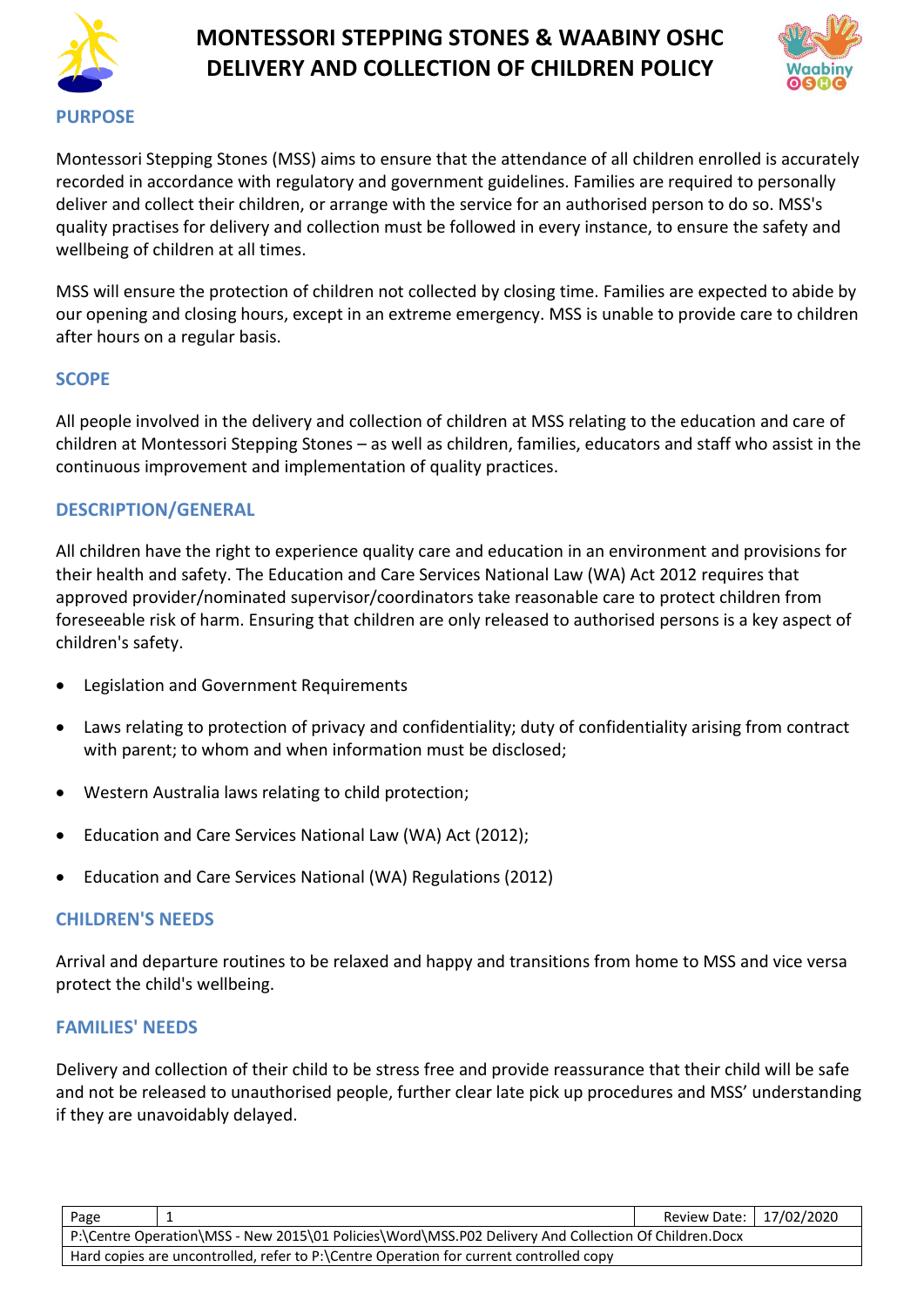



## **EDUCATOR/STAFF NEEDS**

Time to discuss matters with families at the beginning and end of the day with clear guidelines to follow in the event that a child is not collected and what is expected in order not to compromise their own commitments after normal work hours, which may include overtime pay by ongoing late arriving families.

#### **MANAGEMENT NEEDS**

Families to take responsibility for their child and not to misuse the MSS commitment to the wellbeing of the children in their care as well as dependable and understanding staff who can rely on support from relevant agencies and departments when in need.

### **ARRIVAL AT THE SERVICE**

On arrival at the service families/children must report directly to the educator to signal their arrival at the centre.

Educators will welcome families and children on arrival and seek to engage the day's planned activities.

Any personal items must be put inside the child's bag, which should be hung up in the nominated area, unless it is medication. Medication needs to be handed to the educator/teacher.

Any medications must be given directly to the teacher/educator who will check the family has completed an MSS.F42 Authority to Administer or Self Administer Medication form, and then store the medication in the appropriate place. Medication Forms must be filled in by the educator together with the parent and signed by the educator and parent/guardian.

Fruit will be placed in the fruit bowl in the child's room.

Educators and families or children may need to exchange information at this time in preparation for arriving at or departing from the service. If this exchange impacts on the supervision of other children then supervision will take priority and the exchange may need to be documented in the daily diary, emailed or communicated vi telephone later. If this exchange of information involves discussions about private or personal details, the discussion will take place in a private area in accordance with the MSS.P01 Confidentiality and Privacy policy.

#### **ATTENDANCE RECORD**

Accurate attendance records will be kept and checked each day, by educators and management using the Xplor childcare management system.

The enrolling parent/guardian or authorised person who brings or collects the child to the service, must sign their children in and out of the service using the Xplor HUB, or Xplor Home app.

When a child arrives at the centre unaccompanied by the parent (i.e. where a child is collected after attending school) educators/staff will record the time of arrival or departure.

#### **Note: Children with incomplete attendance records may not be eligible to claim Child Care Subsidy for the incomplete sessions**

| Page                                                                                                 |  | Review Date:   17/02/2020 |  |
|------------------------------------------------------------------------------------------------------|--|---------------------------|--|
| P:\Centre Operation\MSS - New 2015\01 Policies\Word\MSS.P02 Delivery And Collection Of Children.Docx |  |                           |  |
| Hard copies are uncontrolled, refer to P:\Centre Operation for current controlled copy               |  |                           |  |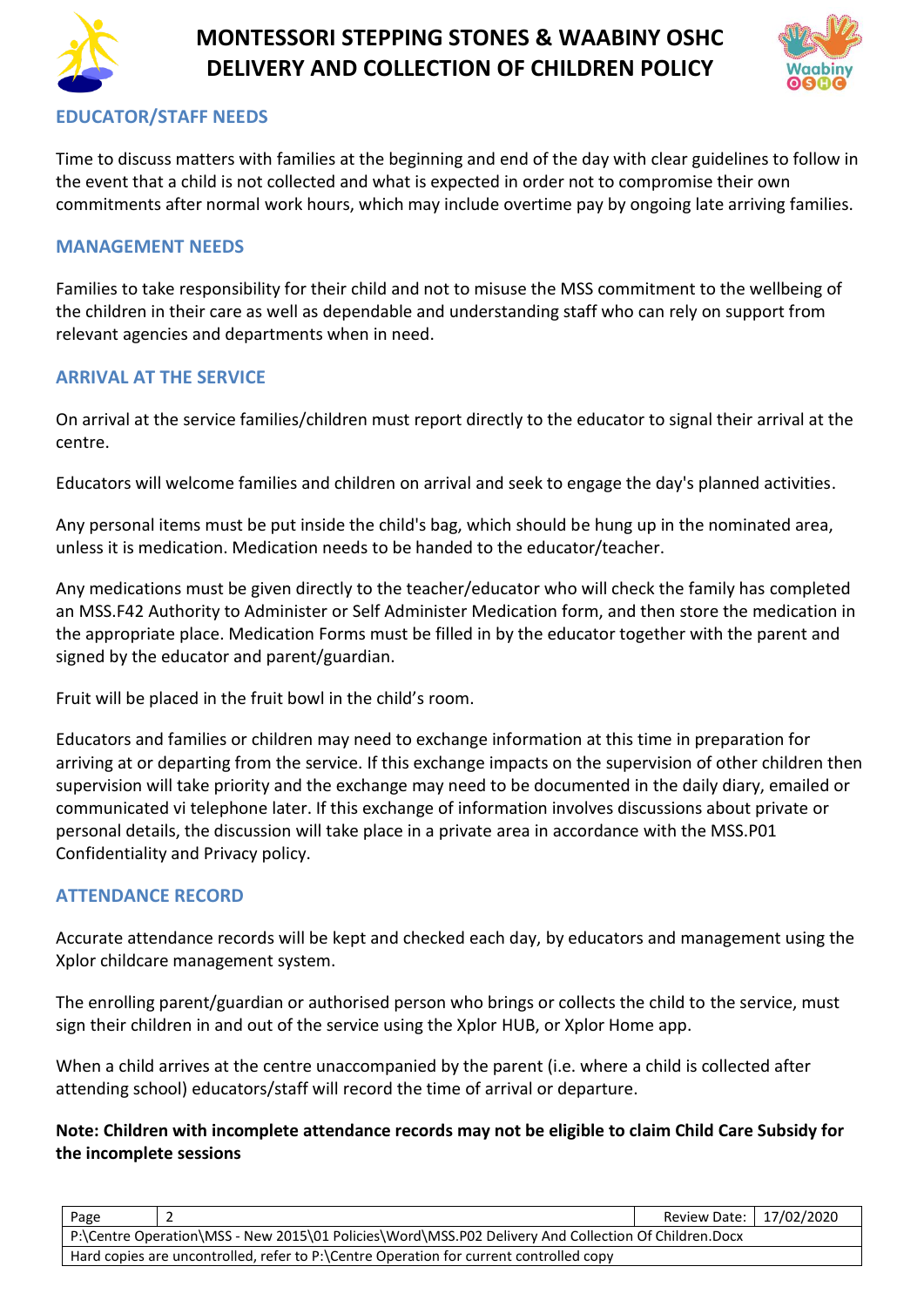



## **AUTHORISATION FOR COLLECTING CHILDREN**

The names and contact numbers of all persons authorised to collect children from MSS (including emergency contacts) must be included on the child's enrolment form. Any changes to these authorities **must be advised in writing to MSS via email** by the enrolling parent/guardian as soon as possible, and before any authorised collects are made.

If the enrolling parent/guardian arranges for an authorised person to collect their child from the service, they **must advise in writing to MSS via email** of this arrangement and confirm who will collect the child.

## **Anyone who is collecting a child, and is not their parent or guardian, but an authorised person to collect, as stated above, must provide current photo identification to the staff/educator prior to collecting the child.**

If MSS has not been notified and someone other than the enrolling parent/guardian arrives to collect the child, the nominated supervisor/educator will contact the enrolling parent/guardian to obtain their authorisation, which will need to be provided in writing via email as well.

The child will not be released until the enrolling parent/guardian's authorisation has been obtained. If the authorised person is not known to the service, the enrolling parent/guardian will be asked to provide a description of the person concerned, who will also be required to provide photo identification.

## **LATE COLLECTION**

Montessori Stepping Stones (MSS) hours of opening are clearly displayed at the entry to the service.

Parents/guardians who are unavoidably detained and are unable to collect their child at the negotiated collection time must email or telephone MSS to advise of their lateness and expected time of arrival. If a parent/guardian is unable to collect their child prior to closing time they should arrange for another authorised adult to collect the child and advise MSS of this arrangement. This advice should be in writing if at all possible.

Special circumstances i.e. traffic accident or vehicle breakdown, will be given consideration in relation to the administration of late collection fees.

If the parent/guardian has not contacted MSS and the child has not been collected 10 minutes after the centre closing time, the service will attempt to telephone the parent/guardian or if this is not possible telephone the emergency contact people listed on the child's enrolment form to arrange for the child's immediate collection.

If no-one can be contacted, and the child has not been collected 30 minutes after the service's normal closing time, educators will follow MSS.OP31 Late Collection procedure.

## **ONGOING STRATEGIES**

The policy on delivery and collection of children will be highlighted to parents at the time of enrolment, and provided in writing on request.

| Page                                                                                                 |  | Review Date:   17/02/2020 |  |
|------------------------------------------------------------------------------------------------------|--|---------------------------|--|
| P:\Centre Operation\MSS - New 2015\01 Policies\Word\MSS.P02 Delivery And Collection Of Children.Docx |  |                           |  |
| Hard copies are uncontrolled, refer to P:\Centre Operation for current controlled copy               |  |                           |  |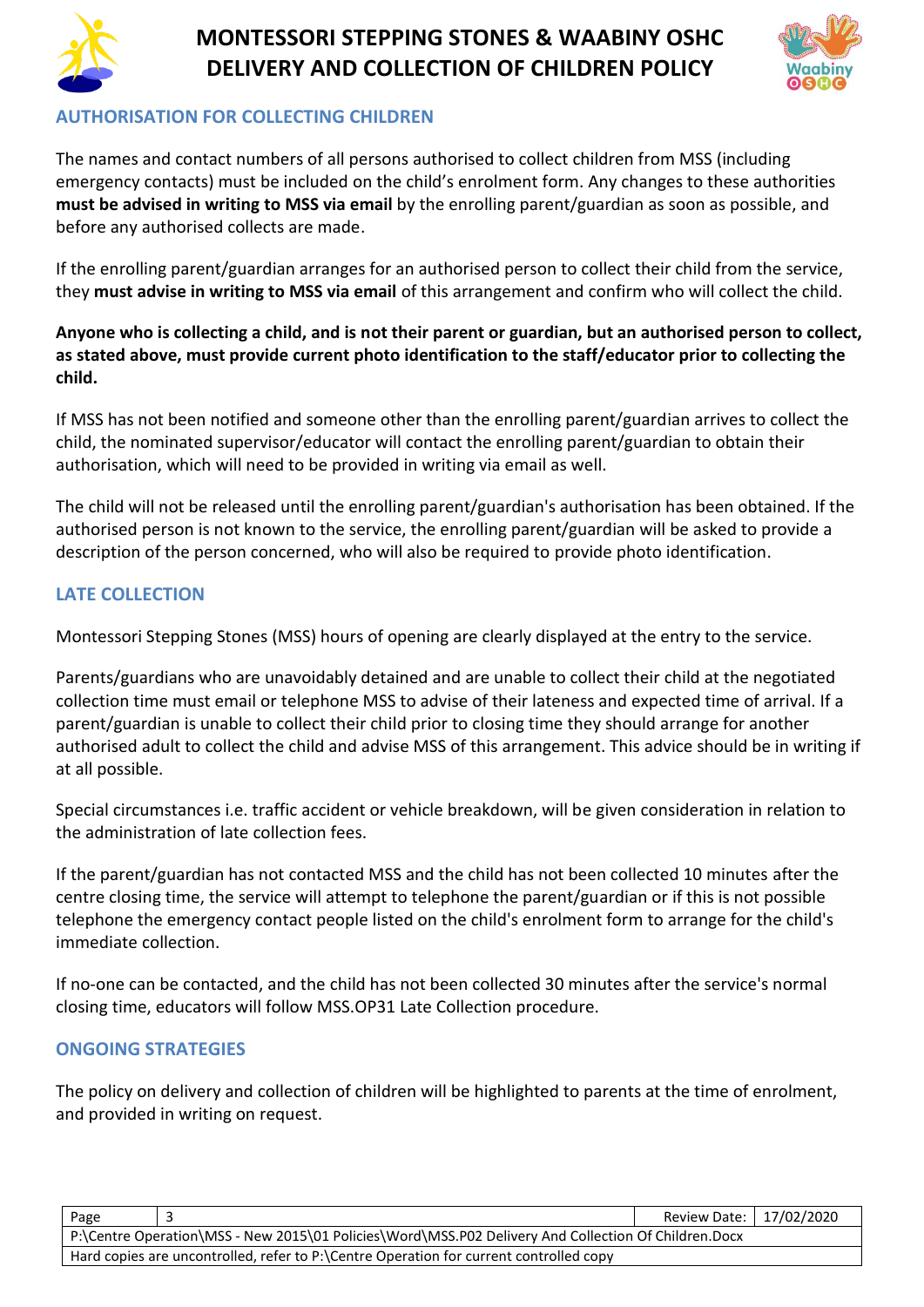



As part of ongoing security reviews and changes, the door lock codes will be changed regularly. All parents will be informed of these changes via the nominated email provided on the enrolment form. We would encourage parents/guardians to pass on the updated codes for the doors only to persons nominated for authorised collection of their children.

Montessori Stepping Stones will ask families to update their own, and their emergency contact numbers as they change. A system of regular reminders will be implemented through Xplor notifications, emails, and signage around the service.

Families will be encouraged to name additional emergency contacts, who they expect would be available and able to assist in an emergency. This could include trusted neighbours, if the family does not have relatives or friends on hand to assist.

Families are required to plan their day in order to ensure they are at the centre prior to closing time.

Our educators may need time to give parents/guardians information about their child's day. Our staff and educators also have evening commitments they wish to fulfil, and families who are waiting for them to come home.

Our policy will be reviewed regularly with educators, and agreements reached as to how the staffing of late collections will be managed. Management understands that an educator's personal situation may limit their ability to remain at the service after hours, and will not impose pressure on educators to unwillingly take on these extra duties.

Where families are continually late to collect children, the following process will be followed to address continuing issues:

- The nominated supervisor/educator will speak with the parent to discuss any difficulties the parent is experiencing in collecting their child by closing time. Strategies for the parent to adhere to service hours will be discussed, and the parent will be asked to give a commitment to implementing these strategies.
- On the next late collection (MSS will need to decide on the time frame for this i.e. within 2 weeks, 1 month, or more), a letter will be sent to the parent advising them that another late collection of their child may result in cancellation of their place at the service.
- If there is a further late collection (within MSS' decided time frame) the family's enrolment will be cancelled.
- Where a number of families are continually late the service may consider surveying parents to see if there is sufficient need to consider extending the hours of opening. This will increase the cost of the service provide, and would lead to an increase in fees.

| Page                                                                                                 |  | Review Date:   17/02/2020 |  |
|------------------------------------------------------------------------------------------------------|--|---------------------------|--|
| P:\Centre Operation\MSS - New 2015\01 Policies\Word\MSS.P02 Delivery And Collection Of Children.Docx |  |                           |  |
| Hard copies are uncontrolled, refer to P:\Centre Operation for current controlled copy               |  |                           |  |